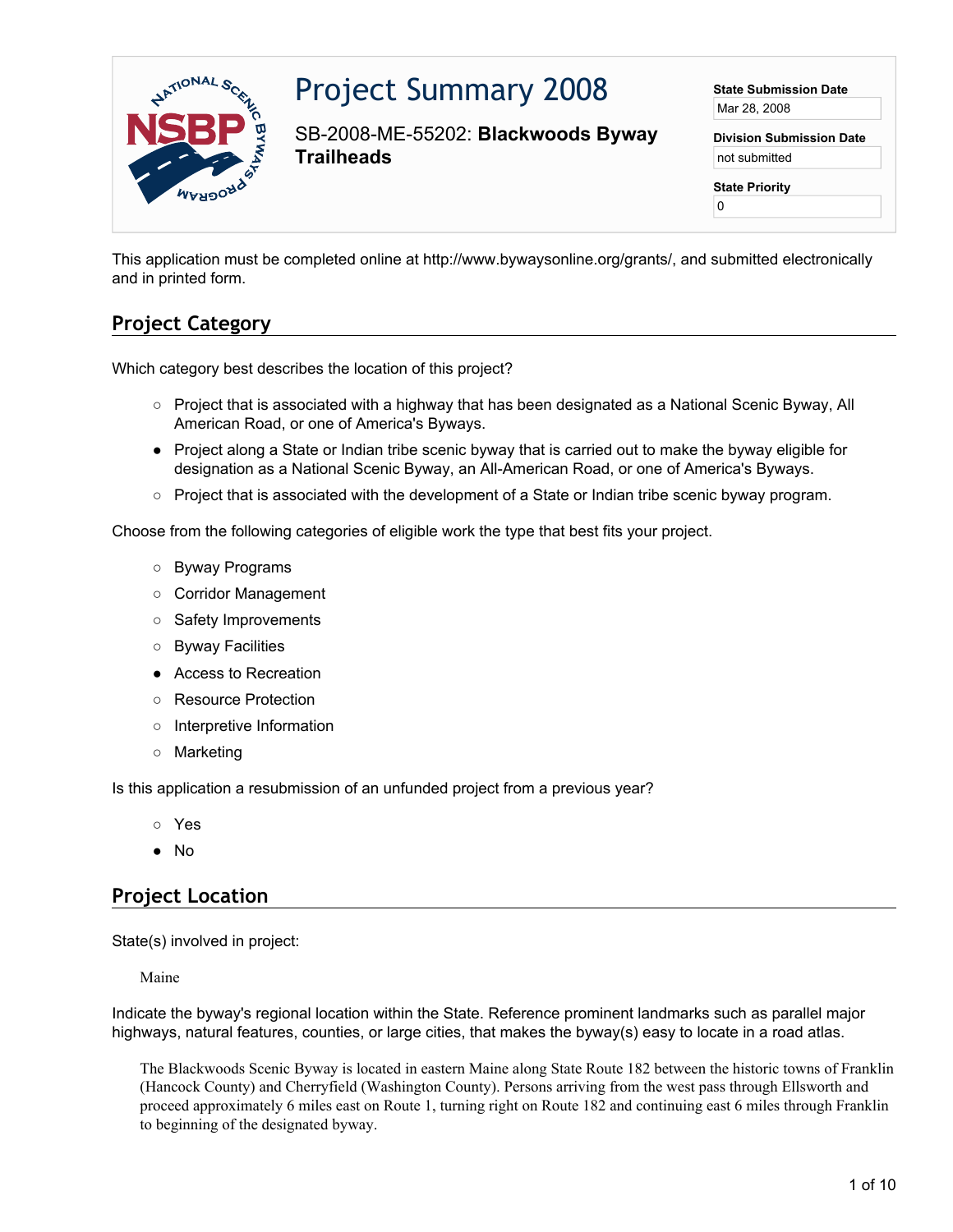Persons arriving from the east pass through the Town of Machias, heading 27 miles west on Route 1 to the Town of Cherryfield where the byway begins. A map is attached.

Briefly describe the project's location(s) on the byway using references to route numbers, byway gateway communities, project location communities and landmarks so any reviewer can identify the project sites.

This project establishes one or more trail heads on the Blackwoods Byway that will provide access to recreational hiking trails, paddling and camping. The proposed trail heads will be on the byway, and located in Township 10 SD in Hancock County at locations identified in an attached map.

#### **Associated Byways**

| State   Byway Name    |  |
|-----------------------|--|
| ME   Blackwoods Byway |  |

Is this project consistent with the Corridor Management Plan(s) for the byway(s) involved?

- Yes
- No / CMP not available

#### **Congressional Districts**

|    | State   District   Representative (at time of application) |  |
|----|------------------------------------------------------------|--|
| ME | Michaud, Michael H.                                        |  |

#### **Abstract**

#### **Project Description**

Complete the sentence "This project will..." before adding remaining information.

This project will create one or two trail heads on the Blackwoods Scenic Byway. Each Trail head will provide adequate parking for a small number of vehicles, informational, driectional and interpretive signage.

#### **Byway Benefits**

Complete the sentence "This project benefits the byway traveler by..." before adding remaining information.

This project benefits the byway traveler by providing easy access to the extensive hiking and paddling trail system that exists along the Blackwoods Scenic Byway. This trail system offers the only structured overnight backpacking and paddling opportunity in eastern Maine. Visitors will, for the first time, have a clearly designated parking area with adequate information for the adventure that lies ahead.

#### **Narrative**

#### **Project Summary**

Completely describe all the major elements of your proposed project in a concise but complete summary.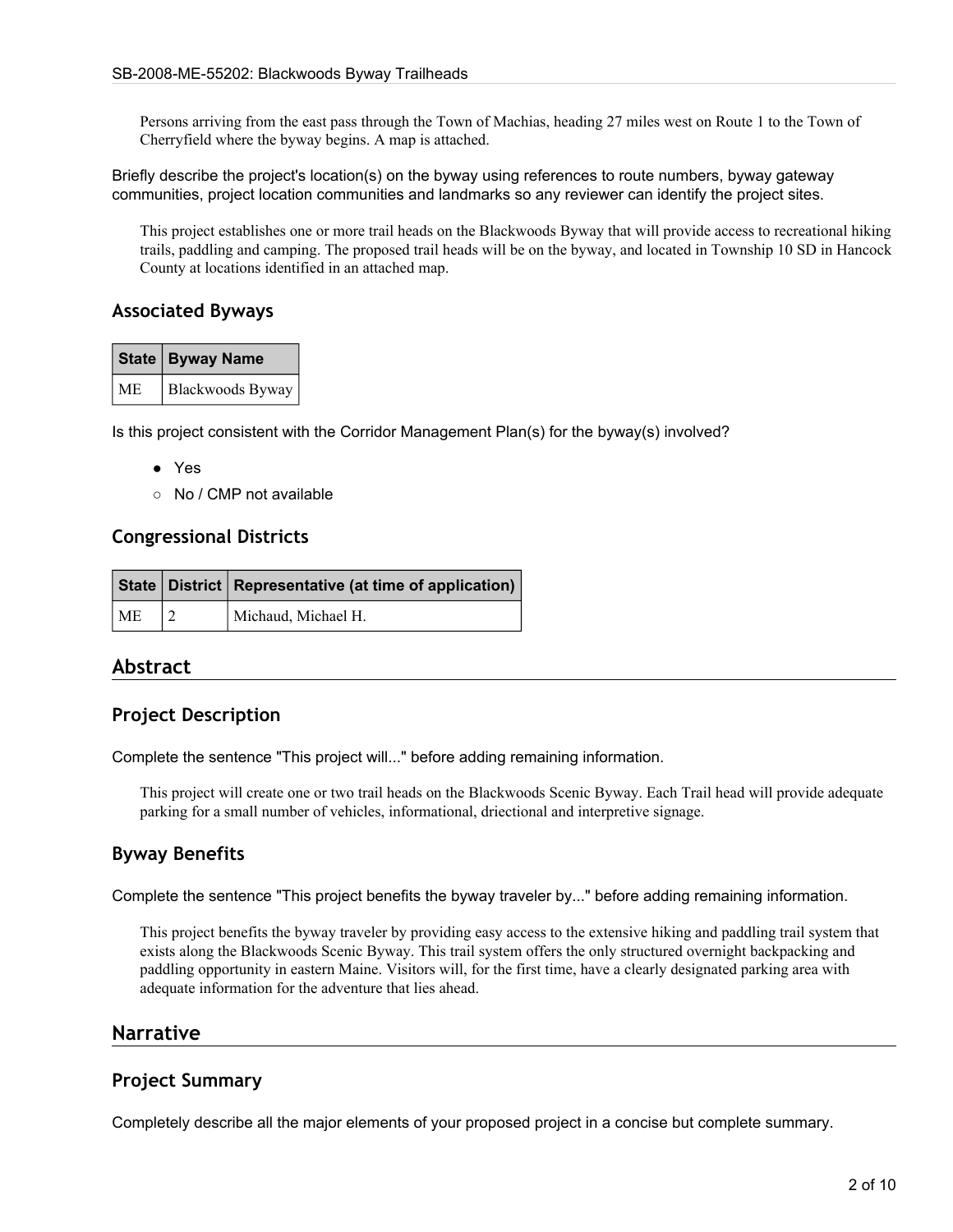The Blackwoods Byway Corridor Management Committee is working with the Hancock County Planning Commission, the Maine Bureau of Parks and Lands, the Nature Conservancy, the Sunrise Trail Coalition and several local land trusts and conservation groups to create a sustainable hiking and paddling trail system over an area of approximately 25,000 acres of mountains, lakes and streams. The byway cuts right through the center of this emerging natural recreational area, and is the primary means by which visitors access the region.

This partnership has solicited funding from a variety of public and private sources in order to combine enhanced conservation of ecological preserves with new recreational opportunities in this large and growing area.

This grant compliments other resource by providing access to our emerging nature-based recreational network. A critical need in the larger scheme is to provide visitors with a safe place to park for day and overnight visits. Two trail heads have been established at the heart of the byway, but one or two additional sites are needed. These sites will require landscaping for parking, informational, directional and interpretive signage, weather proof trail information and a voluntary means for hikers to sign-in. Our goal is to make each trail head an educational opportunity as well as a safe and convenient point of embarkation.

## **Benefit to Byway Traveler**

Describe how the proposed project will benefit a byway traveler, add to their travel experience or fulfill an important objective of your CMP.

Currently visitors to the Blackwoods Scenic Byway are missing many of our unique and rustic outdoor opportunities. This heavily wooded and mountainous area has great places to paddle, hike, fish and hunt, but much of it remains behind a vail of trees. In order to introduce this backwoods adventure to visitors, we need to provide better places for them to get off the road, learn more about recreational opportunities and we hope take a hike.

This project will provide visitors with more than a place to leave their cars. Travelers will gain a better understanding of how this working landscape has come to be. Interpretive panels will highlight deep history through our particiaption in Maine's Ice Age Trail, and sustainable forestry that seeks to use the products of the Maine woods while retaining their beauty and ecological signicance.

We want travelers to enjoy the scenic byway dictum to "come closer", that is to get out of their cars and hike our green mountains and paddle in our clear lakes. We want our residents to join in this outdoor experience and to use these natural gifts to regain mental and physical well being.

This grant will help us to accomplish this, by providing better access and better information.

## **Prior Projects**

Describe any relationship between this project and previously funded National Scenic Byways grant projects. In addition, discuss how the proposed work relates to any multi-year work plan byway leaders have developed.

The 2006 Byway Planning and Management Grant has enabled Hancock County Planning Commission staff to work with the Blackwoods Byway Corridor Management Committee, the Bureau of Parks and Lands and other local organizations to create a vision for outdoor recreation. This grant will help us to implement that vision.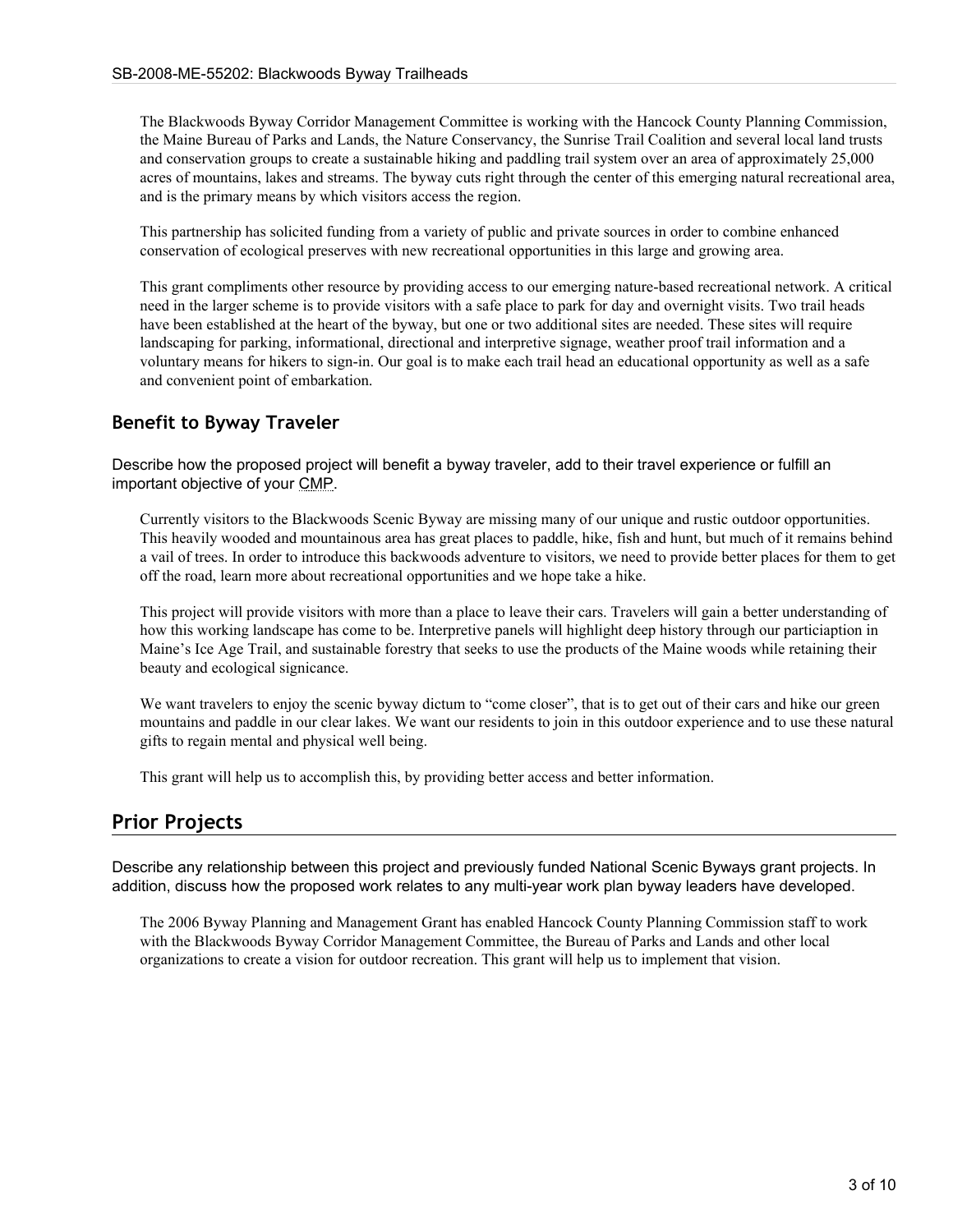## **Project Coordinator**

Please provide contact information for a person responsible for this project.

- Name: James Henry Fisher
	- Title: Senior Planner
- Organization: Hancock County Planning Commission
	- Address: 395 State Street Ellsworth, ME 04605
		- Phone: (207) 667-7131
		- Fax: (207) 667-2099
		- E-mail: jfisher@hcpcme.org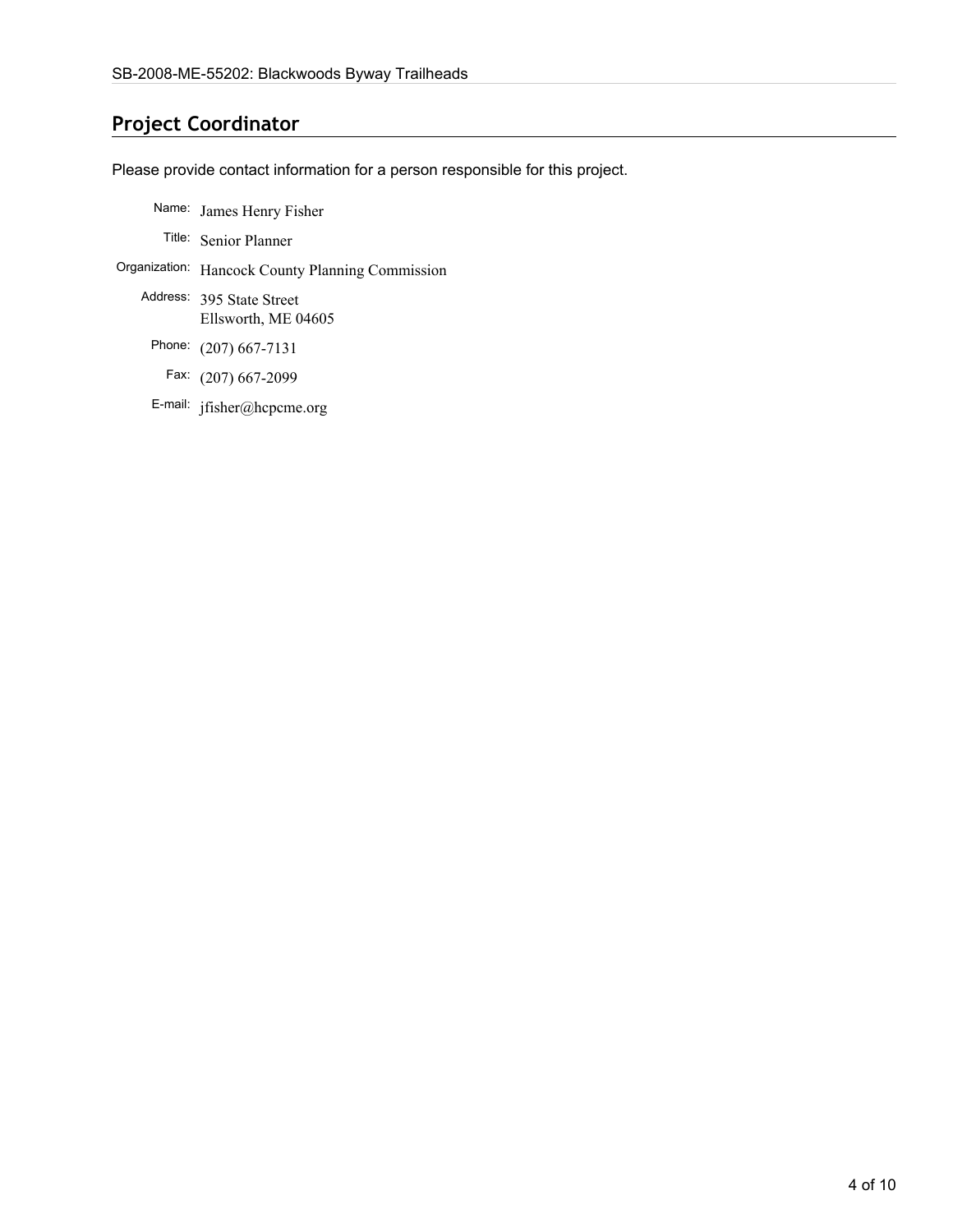## **Work Plan**

| <b>Milestone/</b><br><b>Task</b>                | <b>Start</b><br><b>Date</b> | <b>Duration</b> | Responsible<br>Party                                       | <b>Justification</b>                                                                                                                                                                                                                                                                                                                                                                                                                                                                                                                                                                                                                      |
|-------------------------------------------------|-----------------------------|-----------------|------------------------------------------------------------|-------------------------------------------------------------------------------------------------------------------------------------------------------------------------------------------------------------------------------------------------------------------------------------------------------------------------------------------------------------------------------------------------------------------------------------------------------------------------------------------------------------------------------------------------------------------------------------------------------------------------------------------|
| Establish<br>funding<br>agreement<br>with State | $AAD*$                      |                 |                                                            |                                                                                                                                                                                                                                                                                                                                                                                                                                                                                                                                                                                                                                           |
| Planning and<br>Administration                  | $AAD +$<br>$1 \text{ day*}$ | 18<br>months    | Jim Fisher,<br>Hancock<br>County<br>Planning<br>Commission | This task accounts for the back office and field worked planned for creating the trail network, trail heads, informational<br>and interpretive signage required to make this project a success. HCPC will provide planning and coordination with<br>support from the Bureau of Parks and Lands, the Nature Conservance, the Maine Conservation Corps and other<br>organizations. The time and effort going into the step are provided through partnership agreements and are not charged<br>to this grant.                                                                                                                                |
| Site Analysis                                   | $AAD +$<br>6<br>months*     | 6 months        | Jim Fisher,<br>Hancock<br>County<br>Planning<br>Commission | Planning is expected to take approximately six months in order to define the parameters necessary to verify prefered<br>locations for one or possibly two new trail heads. Each of these sites will require additional environmental assessment,<br>including GIS mapping, wetlands delineation, soils analysis and highway entrance permiting. Some of the likely sites<br>present few difficulties in this regard while others are more challenging. This step will allow the site selection process to<br>prepare more detailed plans for the parking and informational infrastrastructure.                                            |
| Information<br>and<br>Interpretation            | $AAD +$<br>6<br>months*     | 12<br>months    | Jim Fisher,<br>Hancock<br>County<br>Planning<br>Commission | The trailheads will have one to two intepretive panels highlighting geological history, working forests, and natural<br>resources. The sites are relatively remote, so the panels will be simple and stury in construction, but will conform to<br>Maine Scenic Byway standards. In addition to interpretive panels, each site will have a durable all weather panel with a<br>map of the byway, the location of that site and nearby trails. Additional information and direction signage will be<br>included in this step to provide drivers with adequate warning of trail head locations and promoting "leave no trace"<br>practices. |
| Construction                                    | $AAD +$<br>12<br>months*    | 6 months        | Jim Fisher,<br>Hancock<br>County<br>Planning<br>Commission | The prior step provides the details needed to move to this step in which the trail heads are built.<br>These are intended to be very simple gravel parking areas that emphasize information, interpretation and access to trails<br>and waterways. The cost of construction is driven primarily by site characteristics such as slope and soil characteristics.                                                                                                                                                                                                                                                                           |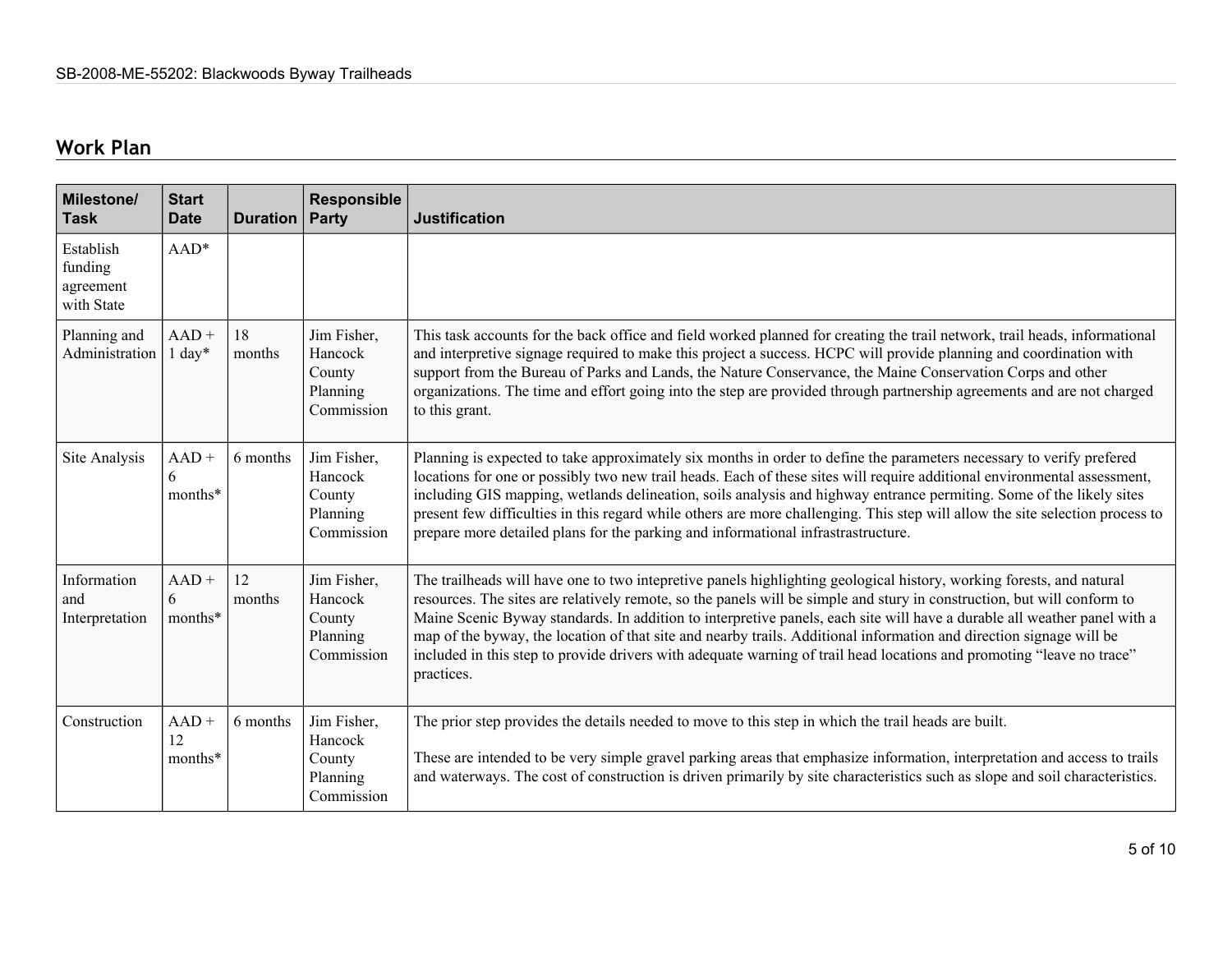\* AAD = Actual Award Date (estimated to be August 01, 2008)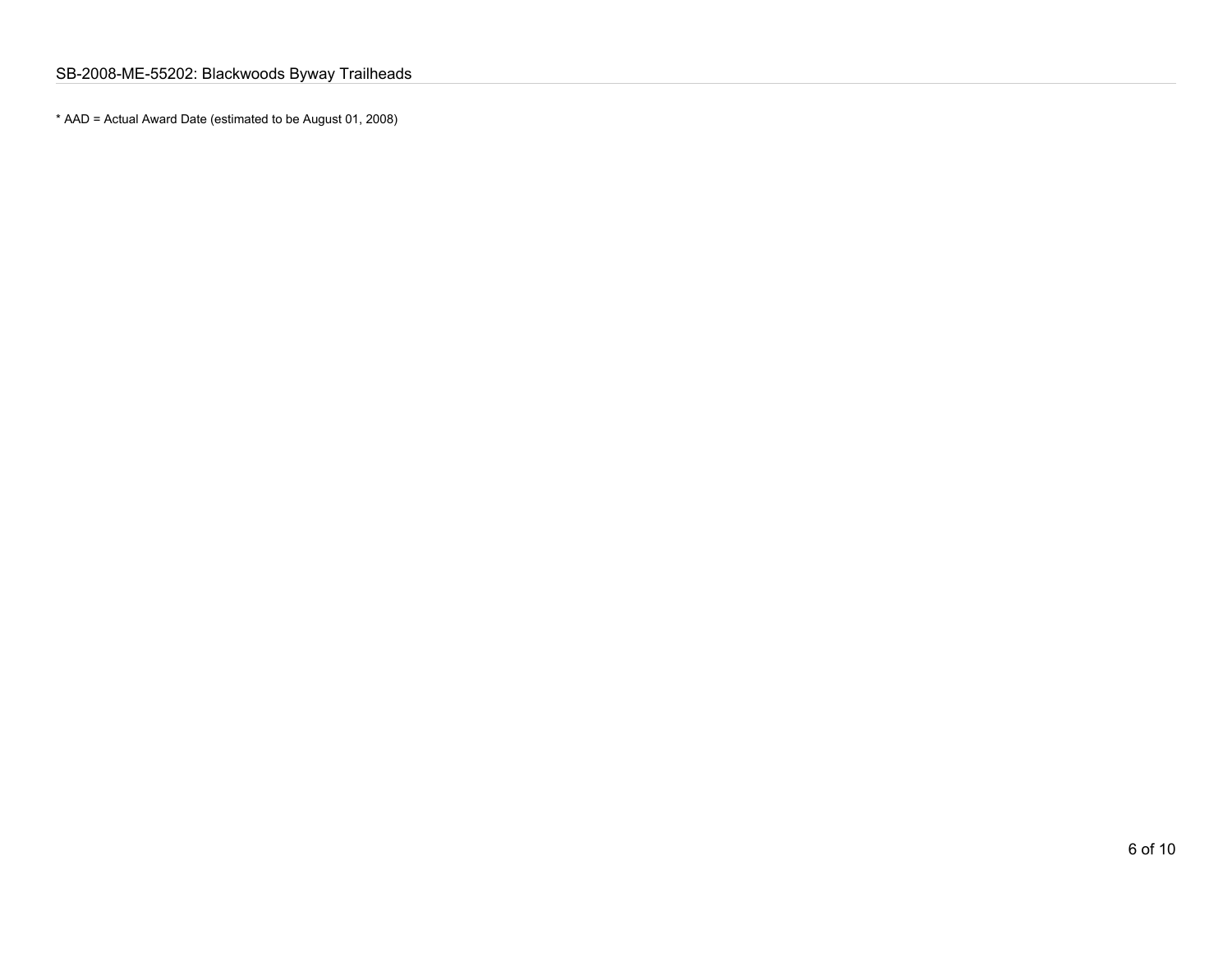## **Budget**

#### **Cost Breakdown**

| #            | <b>Description</b>             | <b>Total Cost</b> | <b>Requested</b> | <b>Match</b>   |
|--------------|--------------------------------|-------------------|------------------|----------------|
|              | Planning and Administration    | 20,000            |                  | 20,000         |
|              | Site analysis                  | 10,000            |                  | 10,000         |
|              | Construction                   | 60,000            | 60,000           | $\overline{0}$ |
| 4.           | Information and Interpretation | 30,000            | 30,000           | $\theta$       |
| <b>Total</b> |                                | \$120,000         | \$90,000         | \$30,000       |

## **Matching Funds**

| <b>Source</b>            | <b>Type</b> | <b>Description</b> | <b>Amount</b> |
|--------------------------|-------------|--------------------|---------------|
| Quimby Family Foundation | Cash        |                    | 30,000        |
| <b>Total</b>             |             |                    | \$30,000      |

## **Funding Allocation**

Do the byways involved in the project cross any Federal Lands? (Check all that apply)

- Bureau of Indian Affairs
- Bureau of Land Management
- Fish and Wildlife Service
- National Park Service
- USDA Forest Service

If this project is selected for funding, please indicate your preference for carrying out the project (check one):

- FHWA allocates the funds for the project to the State DOT
- FHWA allocates the funds for the project to one of the Federal Land Management agencies marked above (provide contact information below)
- FHWA allocates the funds for the project to an Indian tribe or tribal government (provide contact information below)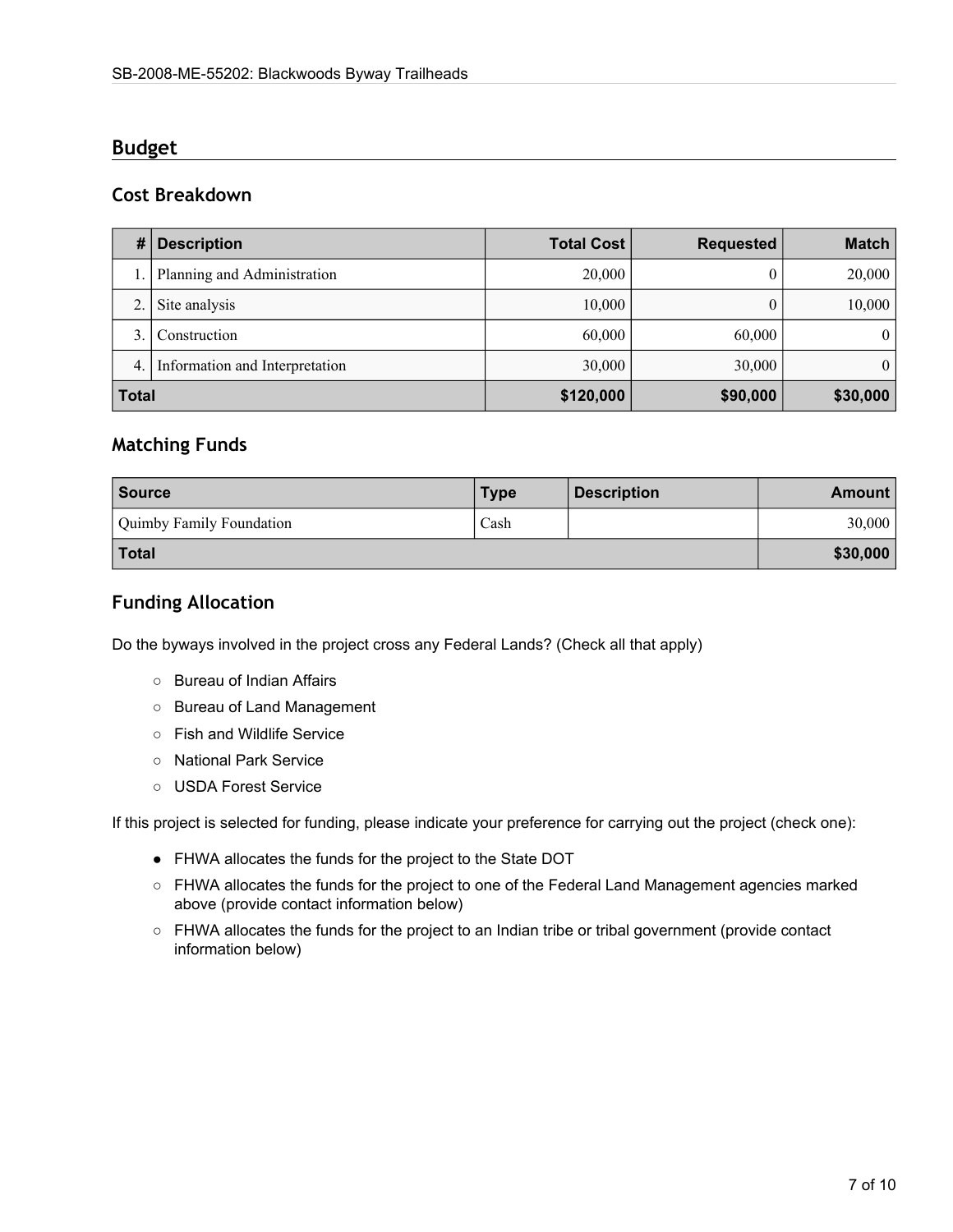If funding should be allocated to a Federal land management agency or Indian tribal organization, please provide contact information for that organization:

Name: Title: Organization: Address: Phone: Fax: E-mail:

## **Application Checklist**

The following statements are for informative purposes. Please read and check each statement.

- I understand that this is a reimbursement program funds are not available up-front.
- I have reviewed and responded to the Complete Application statements as outlined in the Grants Guidance.
- I have been in touch with the State scenic byway coordinator and have responded to recommendations or requirements of the State.
- I have verified with the State byway coordinator that this proposed project can receive authorization to proceed from the State and FHWA division before the end of the fiscal year for which the application is made.

#### **Attachments**

Use this as a checklist to verify that all attachments are provided with your printed application.



#### □ **Blackwoods Byway Overview Map**

This map indicates the Blackwoods Scenic Byway location.

Digital version: [blackwoodsbywaymap.JPG](http://www.bywaysonline.org//grants/application/attachments/8518_loyt3oppbg.JPG) (126.2 KB)



#### □ **Hillshade map**

Hillshade map indicating hiking and paddling areas.

Digital version: [hillshade.GIF](http://www.bywaysonline.org//grants/application/attachments/8520_d3rlxfgi87.GIF) (56.2 KB)



#### □ **Sample Trail Head Information Sign on Donnell Pond**

This sign illustrates one relatively low-tech sign concept currently being used in the Blackwoods area.

Digital version: [DonnellRulesSign.JPG](http://www.bywaysonline.org//grants/application/attachments/8519_pfcy3lrkj1.JPG) (840.1 KB)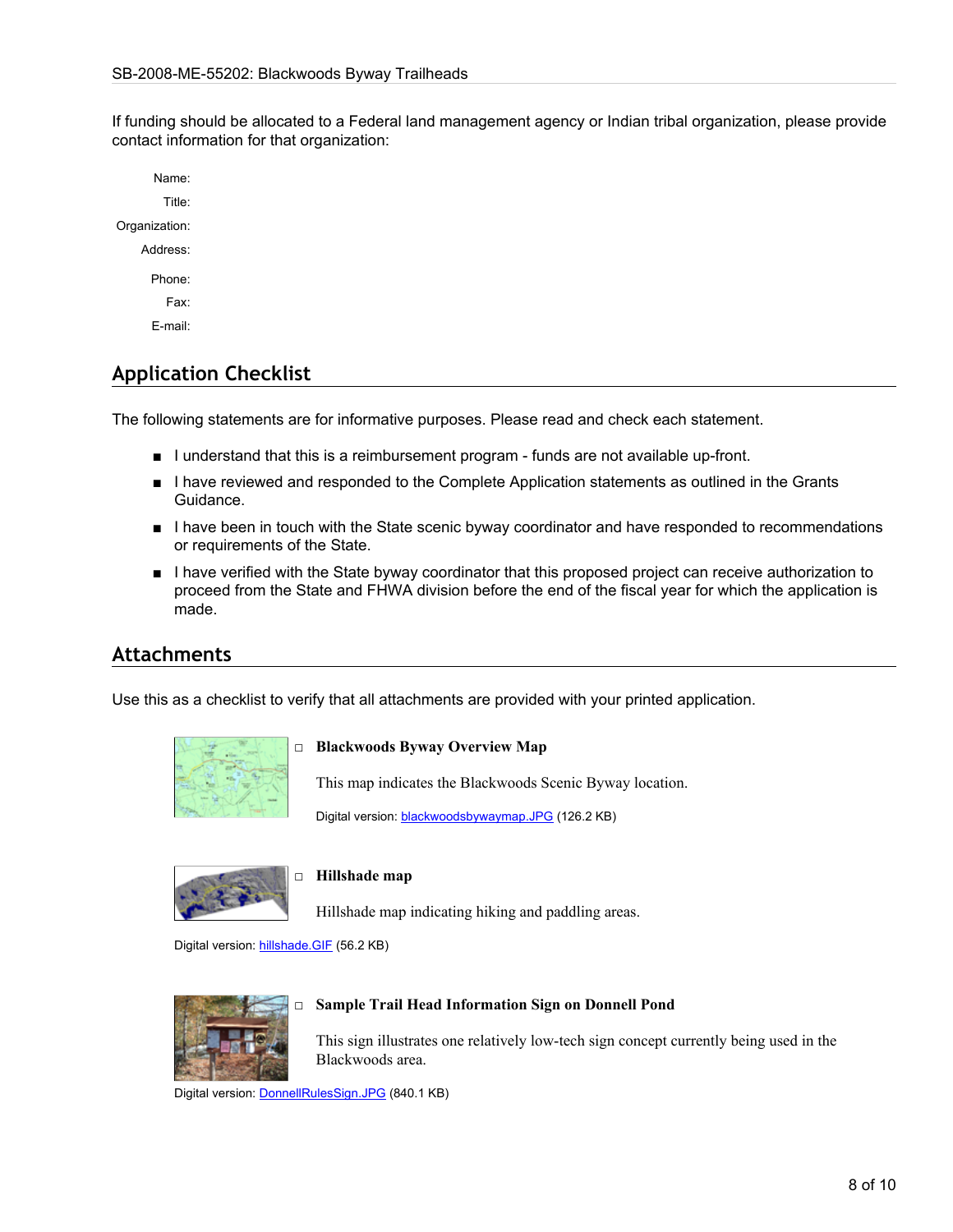

#### □ **Tunk Lake Trail Head**

This illustrates one of the existing trail heads which provides a boat launch onto Tunk Lake. An informational sign appears in the center.

Digital version: [tunkinfosign.JPG](http://www.bywaysonline.org//grants/application/attachments/8521_ox0cbdba69.JPG) (70.7 KB)